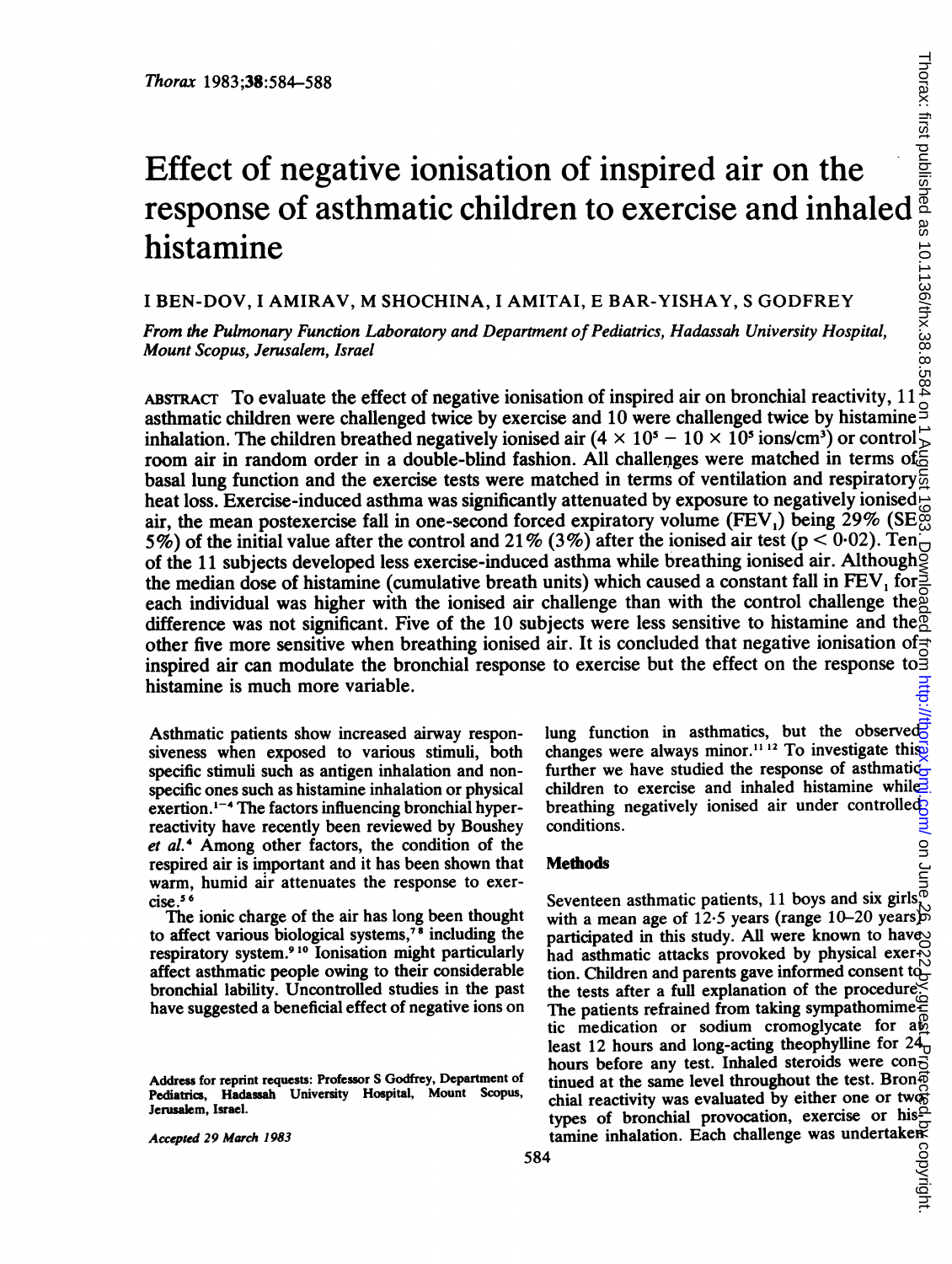twice, with and without exposure to negatively charged inspired air, in a double-blind fashion in randomised order. Subjects breathed the specific test gas through a low-resistance one-way valve. During the exercise tests cold, dry air was inhaled from an insulated reservoir. Air was cooled by a simple refrigerator unit and dried by passing it through a calcium chloride chamber. During the histamine challenge tests room air (22-25°C, 46-52% relative humidity) was breathed through the circuit.

Ions were produced by a generator with a negligible ozone production  $( $0.05$  ppm) operating by$ application of an appropriate electrostatic charge to plates over which air passed (Modulion System, Amcor, Israel). This generator was connected in the inspired air line upstream from the valve box so that all the inspired air passed over the plates and the ions were carried to the mouthpiece by the inspired air. The ion concentration measured at the mouthpiece (Kathrein Ionometer M6K 01) for each individual was constant and ranged from  $5 \times 10^5$  to 10  $\times$  10<sup>5</sup> ions/cm<sup>3</sup> during the exercise tests and from 4  $\times$  10<sup>5</sup> to 5  $\times$  10<sup>5</sup> ions/cm<sup>3</sup> during the histamine challenge tests. The ion generator was silent in operation and was left in the circuit during all experiments. A member of the laboratory staff, who had nothing to do with the study, was responsible for either turning the generator on or leaving it off in random fashion, without the knowledge of those concerned.

Expired air was directed to a mixing chamber and pneumotachygraph coupled with a gas analyser (PK Morgan Exercise Test System, England), which enabled ventilation and gas exchange to be continuously recorded during the exercise tests. Lung function was measured with the aid of a pulmonary calculator system (Vanguard DS500, Massachusetts), connected to the expiratory side of the circuit in such a way as to enable the subject to breath the test gas throughout even during lung function testing. Expired air temperature was recorded by a highresponse thermistor (Model 530 Yellow Spring Instruments Co) located at the mouthpiece and the inspired air temperature by a bulb thermometer located in the inspiratory line 5 cm from the mouthpiece.

# EXERCISE PROVOCATION TESTS

Eleven subjects (Nos 1-11, table 1) undertook two identical six minute exercise tests, 3-24 hours apart, using a cycle ergometer (Lode Instruments, NV). The work load was calculated to represent about two-thirds of the maximal predicted oxygen consumption for each individual. When measured at the mouthpiece the inspired air temperature was  $9.8^\circ$ (SE  $0.5^{\circ}$ C) and the water content, determined by wet and dry bulb hygrometry, was 3-8 (0-4) mg H<sub>2</sub>O/l. Respiratory heat loss was calculated on the basis of the equation of Deal et al.<sup>6</sup>

Lung function was measured at the start of any test day, after five minutes of breathing the cold dry test gas and after 10 minutes of exposure to either the ionised air or the control non-ionised air just before starting the exercise. Measurements were made after three minutes of exercise and at intervals for 30 minutes after the exercise test. The best forced expired volume in one second (FEV,) obtained in two or three attempts was recorded for each measurement. The test gas was inhaled continuously and measurements were continued until the FEV, returned to  $\pm$  10% of the pre-exercise value.

Bronchoconstriction after exercise was expressed

| Subject No | Sex | Age<br>(y) | Height<br>(cm) | Weight<br>(kg) | No of positive<br>skin tests | Regular<br>treatment |
|------------|-----|------------|----------------|----------------|------------------------------|----------------------|
|            | M   |            | 142            | 35             |                              | ISB, HDT             |
|            | M   | 14         | 155            | 38             |                              | <b>ISB</b>           |
|            | M   | 10         | 135            | 27             |                              | ISB, BDP             |
|            | М   |            | 139            | 30             |                              | ISB                  |
|            | м   | 12         | 137            | 29             |                              | ISB                  |
|            | м   | 13         | 137            | 35             |                              | ISB, BDP             |
|            |     | 10         | 141            | 31             |                              | ISB, HDT             |
|            | М   | 13         | 159            | 46             |                              | ISB                  |
|            | M   | i 5        | 162            | 50             |                              | ISB, SCG             |
| 10         | M   | . 4        | 146            | 38             |                              | ISB, BDP             |
|            |     | l O        | 140            | 37             |                              | ISB                  |
| 12         |     |            | 140            | 32             |                              | <b>BDP</b>           |
| 13         | м   |            | 137            | 35             |                              | <b>BDP</b>           |
| 14         |     | 10         | 146            | 36             |                              | <b>BDP</b>           |
| 15         |     | 14         | 154            | 35             |                              | ISB, BDP             |
| 16         |     | 20         | 150            | 40             |                              | ISB, SCG             |
| 17         | м   |            | 132            | 31             |                              | ISB, SCG             |

Table <sup>1</sup> Data on the patients studied

ISB-intermittent sympathomimetic bronchodilator; HDT-high-dose theophylline; BDP-beclomethasone dipropionate; SCG-sodium cromoglycate.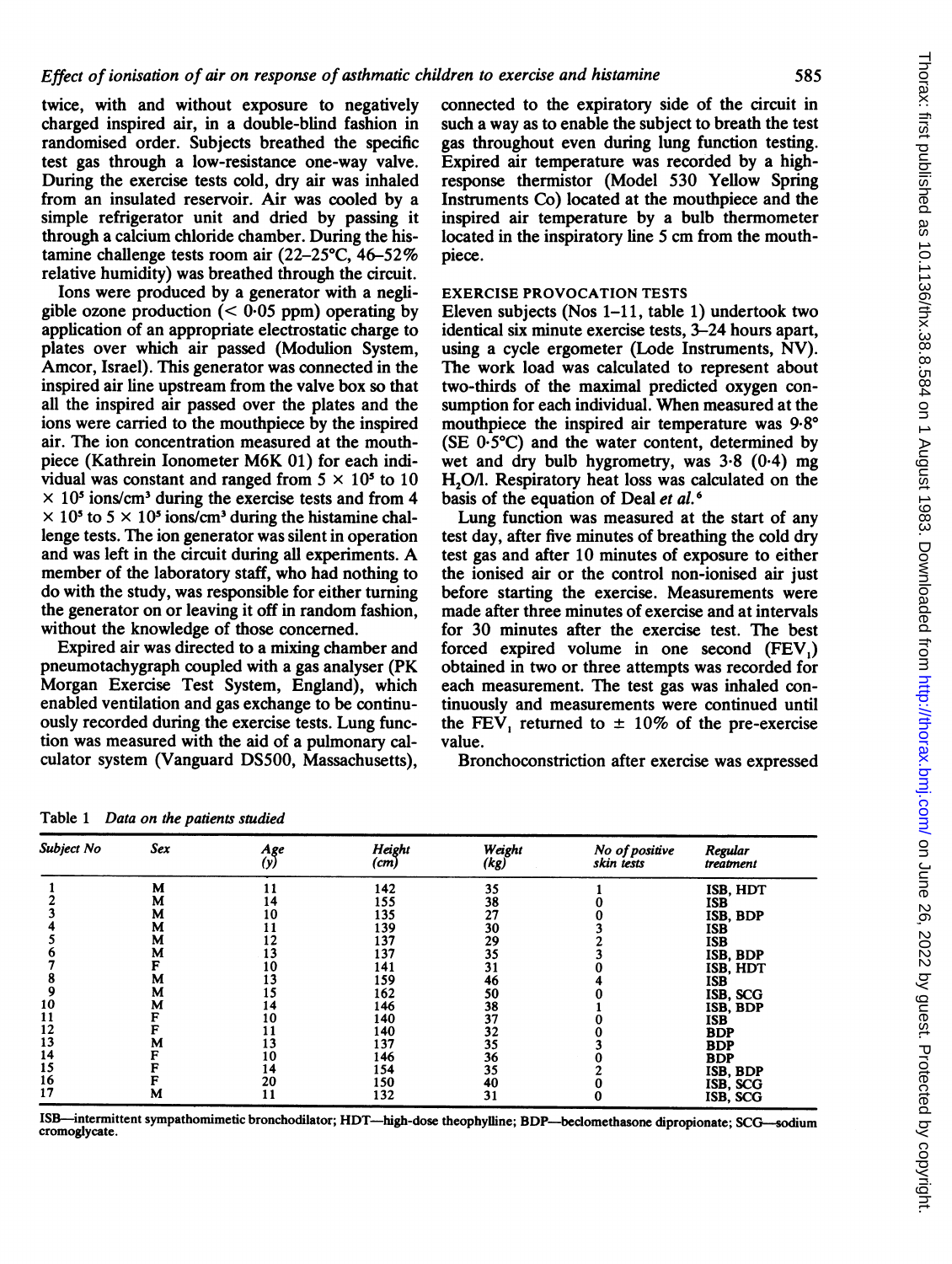as the maximum percentage fall in FEV,  $(\triangle FEV_1)$ from the baseline value recorded after 10 minutes of exposure to the ionised or non-ionised cold dry gas just before cycling.

## HISTAMINE PROVOCATION TESTS

Ten subjects (Nos 8-17, table 1) undertook two histamine challenge tests 24 hours apart, according to the protocol described by Chai et al.<sup>13</sup> Four of these subjects (Nos 8-11) had also taken part on a previous occasion in the exercise challenge study. For the histamine test the subject inhaled five vital capacity breaths of buffered phosphate as control followed by dilutions of histamine phosphate, the starting concentration being 0-03 mg/ml and concentrations then doubling up to a maximum of 10 mg/ml. Histamine was nebulised by a Hudson nebuliser with air supplied at 20 lb/in<sup>2</sup> (138 kPa), and delivered to the circuit described above upstream from the inspiratory valve and between the ion generator and the valve box. Baseline lung function was obtained before and after 10 minutes of exposure to ionised or control non-ionised room air breathed through the circuit. The inhalation of the test gas was continued and measurements were made after buffer inhalation and three minutes after inhalation of each histamine concentration until <sup>a</sup> fall of 20% or more in FEV, was recorded or until the maximum concentration of histamine that did not provoke systemic symptoms (10 mg/ml) was reached. The provocative dose expressed as breath units  $(1 \text{ unit} = 1)$ breath of <sup>1</sup> mg/ml histamine base) that caused a 20% fall in FEV,  $(PD_{20})$  was then calculated from a semilogarithmic plot of the individual dose-response curve. Three subjects reached a histamine concentration of 10 mg/ml without their FEV, having fallen by 20%. In these subjects we recorded the histamine dose which caused the maximum fall in  $FEV<sub>1</sub>$ , although this was less than a  $PD_{20}$ . This same fall in FEV, was used as the target for the other histamine challenge (ionised air or control, depending on which was performed first). For convenience the end-point histamine dose will be referred to as the provocative dose (PD) whether the actual fall in FEV, was  $20\%$  (six subjects) or  $14-15\%$  (three subjects).

The significance of differences was estimated with Student's <sup>t</sup> test for paired samples and a difference was considered significant if  $p < 0.05$ .

#### **Results**

## EXERCISE PROVOCATION TESTS

Mean values of baseline FEV, and of various indices recorded during the exercise tests are shown in table 2. None of the differences between the results of the

Table 2 Mean values (SE) of prechallenge  $FEV$ , and other= indices recorded during the control and ionised-air exercised tests

|                                               | Control          | Ionised air         | 을<br>이후        |
|-----------------------------------------------|------------------|---------------------|----------------|
| Pre-exercise FEV, (l)                         | 1.36<br>(0.10)   | 1.35<br>(0.08)      | ined           |
| FEV (% predicted)                             | 61<br>(5)        |                     | 88             |
| Ventilation $(1 \text{ min}^{-1})$            | 48.5<br>(2.9)    | 4)<br>49.9<br>(4.2) |                |
| Oxygen consumption<br>$(mmol min-1 kg-1)$     | 1-67<br>(0-18)   | 1-57<br>(0.18)      | 10.1136/thx.38 |
| Heart rate (beats/min)                        | 164<br>[5]       | 164<br>(5)          |                |
| Respiratory heat loss<br>(J min <sup>—1</sup> | 0.206<br>(0-017) | 0.220<br>(0-017)    | m              |

test in which ionised air was breathed and the control test was significant. Breathing ionised air for 10 minutes did not significantly change baseline lungfunction (mean FEV, =  $1.37$  (0.07 SEM) and  $1.3\overline{\mathcal{Z}}$ (0.08) before and after exposure).

Individual values of  $\triangle$ FEV, after both exercise<sup> $\overline{a}$ </sup> challenges are presented in table 3. Exercise $\vec{\infty}$ induced asthma was significantly attenuated in the $\infty$ test in which negatively ionised air was breathed during exercise ( $p < 0.015$ ). All subjects except ones (No 1) had less exercise-induced asthma while breathing ionised air. In contrast, the mean values of the percentage rise in FEV, during exercise recorded after three minutes of cycling were not significantly different in the control and ionised-air tests- $-13\%$ (SE 4%) and 15% (4%) respectively. There was nocorrelation between the protection exerted by nega $\frac{1}{2}$ tive ions and the baseline pre-exercise  $FEV$ , or the severity of the exercise-induced asthma as judged by  $\frac{1}{2}$ the  $\triangle$ FEV<sub>1</sub> in the contol challenge. on June 26, 2022 by guest. Protected by copyright. <http://thorax.bmj.com/> Thorax: first published as 10.1136/thx.38.8.584 on 1 August 1983. Downloaded from

## HISTAMINE PROVOCATION TESTS

The individual values of prechallenge baseline FEV, as well as the PD for histamine are given in table 4. The mean baseline  $FEV_1$  was similar for the control

Table 3 Individual values for the fall in  $FEV_1$  (%) in the control and ionised air exercise tests

| Subject No     | Control         | Ionised air |           |
|----------------|-----------------|-------------|-----------|
|                | 12              | 22          | 2022 by   |
| $\overline{c}$ | 20              | 10          |           |
| 3              | 55              | 21          |           |
| 4              | 17              | 12          | guest.    |
|                | 53              | 45          |           |
| 6              | 30              | 21          |           |
|                | 33              | 25          |           |
| 8              | $\frac{12}{25}$ | 8           |           |
| 9              |                 | 18          |           |
| 10             |                 | 37          |           |
| 11             | 16              | 11          | Protected |
| Mean           | 29              | 21          |           |
| <b>SE</b>      | 5               | 3           | ₫         |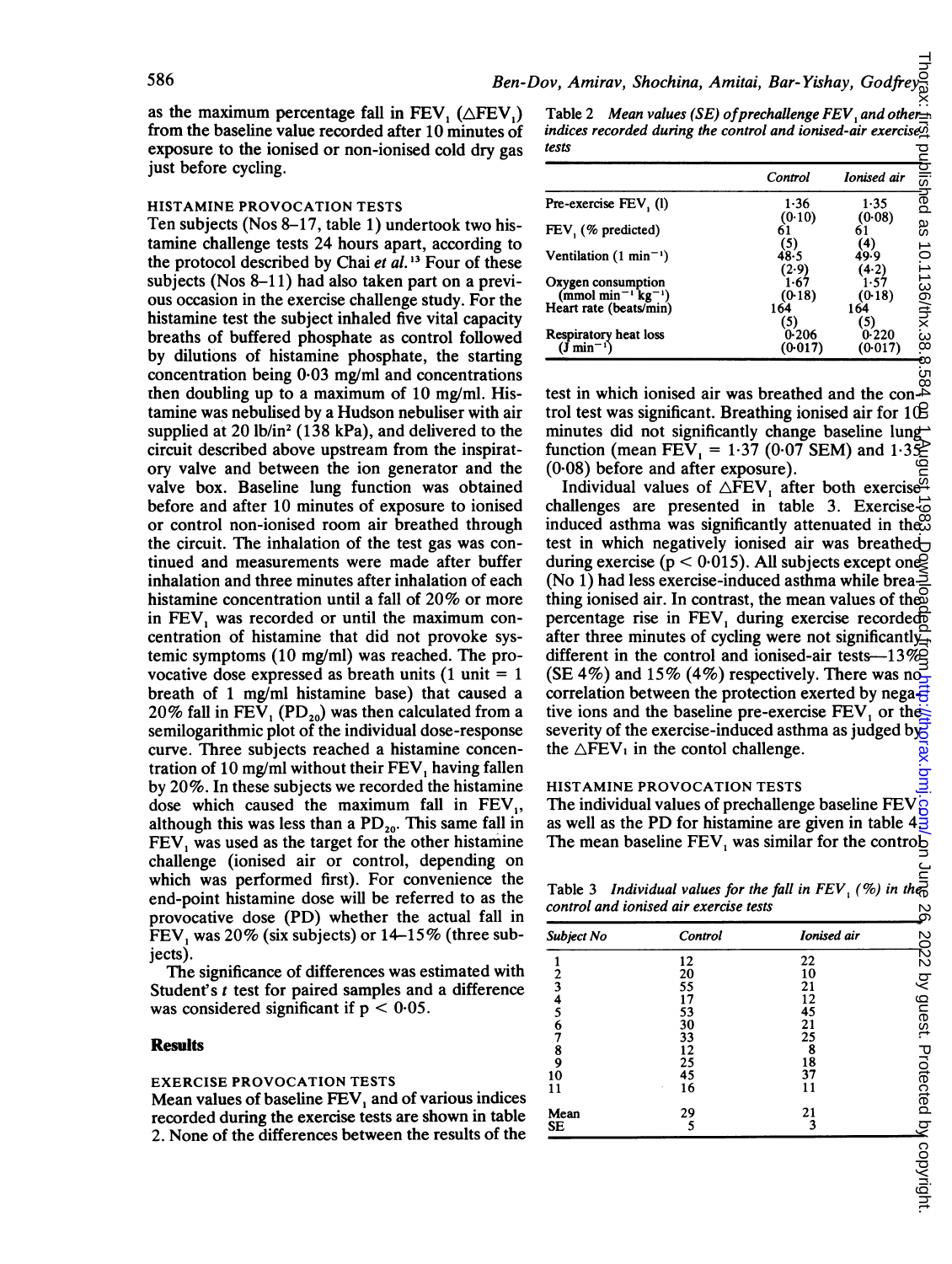|                 | Control               |                      | $\triangle$ FEV (%)<br>with PD <sup>*</sup> | Ionised air           |                      |
|-----------------|-----------------------|----------------------|---------------------------------------------|-----------------------|----------------------|
|                 | FEV.<br>(% predicted) | PD<br>(breath units) |                                             | FEV.<br>(% predicted) | PD<br>(breath units) |
| 8               | 42                    | $13 - 50$            | 20                                          | 51                    | 0.64                 |
|                 | 43                    | 3.40                 | 20                                          | 43                    | 72.00                |
| 10              | 77                    | $10-00$              | 20                                          | 65                    | 2.30                 |
| 11 <sup>†</sup> | 115                   | >137                 |                                             | 102                   | 98.00                |
| 12              | 92                    | 35.00                | $\frac{1}{5}$                               | 89                    | 132.00               |
| 13              | 70                    | $13-05$              | 14                                          | 72                    | 132.00               |
| 14              |                       | $2 - 05$             | 20                                          | 68                    | $36 - 00$            |
| 15              | $\frac{62}{77}$       | 0.20                 | 20                                          | 72                    | 9.20                 |
| 16              | 75                    | 22.00                | 20                                          | 66                    | 14.00                |
| 17              | 94                    | 132.00               | 14                                          | 93                    | $96-00$              |
| Mean $(n = 9)$  | 70                    | median $13.05$       | 18                                          | 69                    | median 36            |
| SE.             | 6                     |                      |                                             |                       |                      |

Table 4 Individual values of prechallenge FEV, presented as percentages of the predicted normal and PD\* for the control and ionised-air histamine challenge tests

\*The provocative dose of histamine causing <sup>a</sup> 20% fall in FEV. or, in three cases, the maximum fall (which was less than 20%). tNot included in the calculation of the mean and median values because there was no fall in  $FEV<sub>1</sub>$  in the control test.

 $\triangle$ FEV,  $(\%)$ —percentage fall in FEV, achieved in each challenge.

and ionised-air tests. The median provocative dose of histamine was higher during the challenge performed during the breathing of ionised air than during the control test- $-55$  (18) and 26 (14) breath units respectively. There was very considerable variation between the subjects, however, and this difference did not reach significance. One subject (No 11) failed to develop any fall in FEV, during the control test despite receiving the maximum dose of histamine but developed <sup>a</sup> 20% fall in the ionised air test.

Five subjects (Nos 9 and 12-15: table 4) were less sensitive to histamine while breathing negative ions and four subjects (Nos 8, 10, 16, 17) were more sensitive with ionisation. Clearly subject No <sup>11</sup> was also worse with ionised air but his PD could not be calculated. These two groups were not different from each other in terms of their mean age, baseline prechallenge  $FEV<sub>1</sub>$ , or the presence or absence of atopy as shown by the number of positive skin test responses.

# **Discussion**

The results show that negatively ionised inspired air reduced exercise-induced bronchial reactivity in all but one of the patients tested. The concentration of ions in the mouthpiece was, however, about 100 times the natural concentration. Previous uncontrolled studies using a lower concentration of ions $10^{-12}$ have in general shown a slight improvement in resting lung function in infants and patients with asthma. We were unable to show any such change in resting lung function in our studies, which were performed in a carefully controlled, double-blind fashion.

The effect of ionised air on the sensitivity to inhaled histamine was inconclusive, with some subjects apparently less sensitive and some actually more sensitive. This result contrasts with our observation on exercise, but is in accordance with the findings of study by Osterballe et  $al$ ,<sup>12</sup> who did not find changes in mean histamine threshold in six patients tested. Of the four subjects who participated in both parts of the study, all were less sensitive to exercise while breathing ionised air but three were more sensitive to histamine under these conditions. We are unable to explain the difference in response to exercise and histamine but do not believe that it is simply a manifestation of the reproducibility of the histamine challenge, since the types of test we used has generally been shown to give reproducible results.'4

It is not clear how ions modulate the bronchial response to exercise. In the past the effect of ions was attributed to changing tissue serotonin concentrations,'5 which could affect basal bronchial tone. Alternatively, it is now clear that heat loss via water evaporation from the respiratory mucosa is impor $tant in exercise-induced as thma<sub>1</sub><sup>6</sup> and since negative$ ions in a concentration similar to the one we used have been shown to slow the rate of fluid evaporation in vitro'6 possibly air ionisation modifies heat loss from the mucosa. The measured respiratory heat loss for the control and ionised-air exercise challenges in this study (table 2) were, however, similar; so this suggestion seems unlikely to be correct. There may be a clue in the fact that ionisation clearly affected exercise-induced asthma but not histamine-induced asthma. Histamine is generally believed to work directly on the bronchial smooth muscle while exercise almost certainly evokes sev